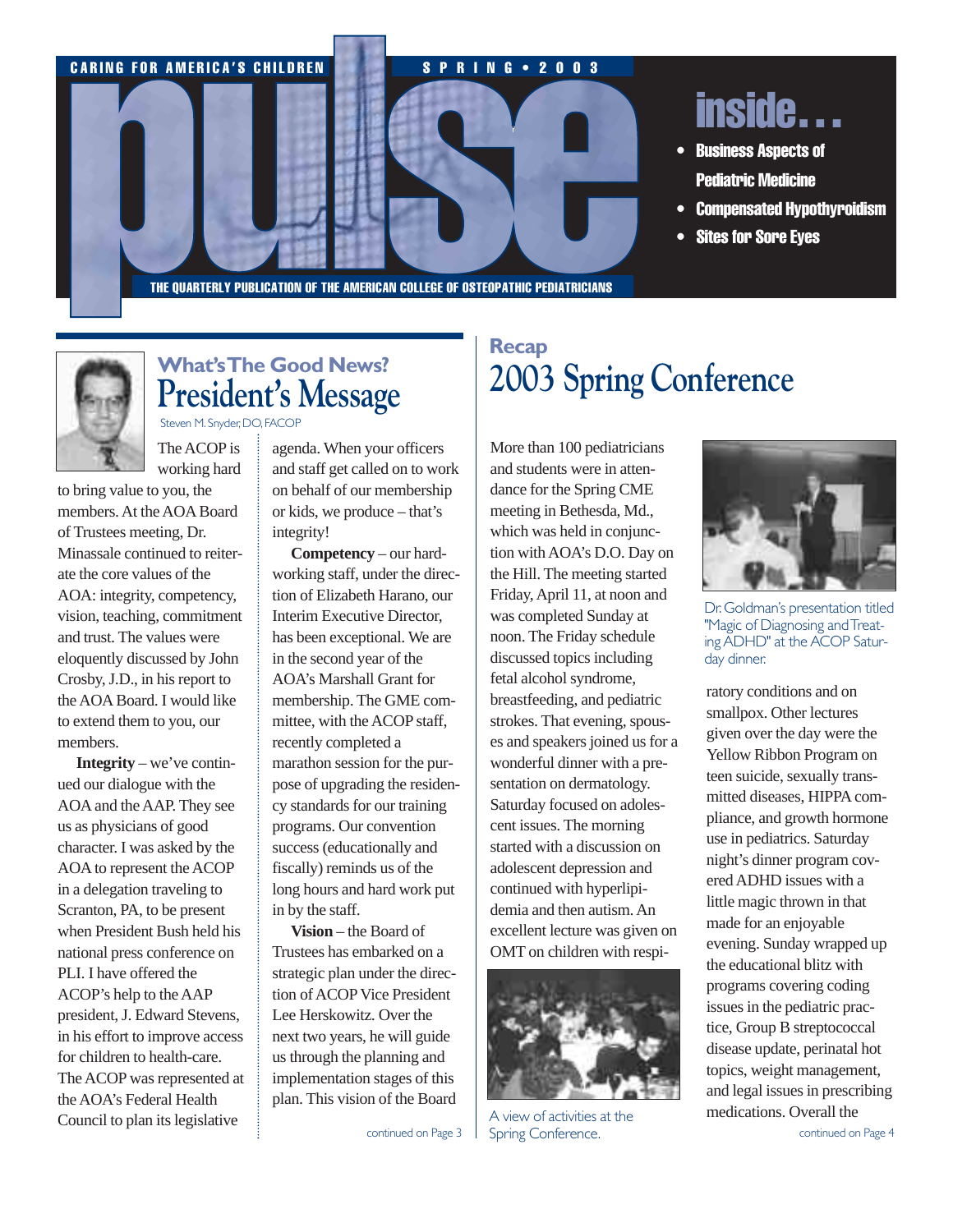

### **2002-2003 American College of Osteopathic Pediatricians**

### **Board of Trustees**

PRESIDENT Steven M. Snyder, DO, FACOP\*

VICE PRESIDENT Lee J. Herskowitz, DO, FACOP\*

SECRETARY-TREASURER Robert W.Hostoffer,DO, FACOP\*

PAST PRESIDENT Stanley E. Grogg, DO, FACOP\*

\* Executive Committee

**TRI ISTEES** Cyril Blavo,DO,FACOP (2001-2003)

Deborah L. Blackwell, DO, **FACOP** (2002-2004)

Robert G.Locke,DO,FACOP (2002-2004)

Margaret A Orcutt-Tuddenham,DO (2002-2004)

Bruce B.Peters,DO,FACOP (2001-2003)

INTERIM EXECUTIVE **DIRECTOR** Elizabeth Harano\*

SENIOR EDITOR Arnold Melnick,DO,FACOP

Pulse is produced four times a year in conjunction with the American College of Osteopathic Pediatricians,142 E. Ontario St., Chicago, IL 60611, 877-231-ACOP or Fax 312- 202-8224

No part of this publication may be reproduced without the expressed written consent of the publisher. All rights reserved.



very pediatrician knows it. Whether you call it "Kids Say the Darndest Things" or "Out of the Mouths of Babes..." it's the same: Unexpected humor and wisdom given to us by our little ones. **e**

Some questions about love were

given to a group of children between the ages of five and 10. Results: some hilarious, some more sophisticated than we expect. And all full of fun.

#### **WHAT IS THE PROPER AGE TO MARRY?**

"Eighty-four, because at that age, you don't have to work, and you can spend all your time loving each other in your bedroom."

*Judy, 8*

"Once I'm done with kindergarten, I'm going to find me a wife. Not before."

*Tommy, 5*

#### **WHEN IS IT OK TO KISS SOMEONE?**

"You should never kiss a girl unless you have enough bucks to buy her a big ring and a VCR because she'll probably want videos of the wedding."

*Jim, 10* "Never kiss in front of other people; it's embarrassing if anyone sees you. But if nobody's looking, I might try it with a handsome boy, but for just a few hours."

*Kelly, 9*

## **IS IT BETTER TO BE SIN-GLE OR MARRIED?**

"It's better for girls to be single,

but not for boys. Boys need someone to clean up after them."

*Lynette, 9* "It gives me a headache just to think about it. I'm just a kid; I don't need that kind of trouble."

*Kenny, 7*

#### **WHAT IS IT LIKE TO FALL IN LOVE?**

"Like an avalanche where you have to run for your life."

*Jean, 9* "If falling in love is anything like learning to spell, I don't want to do it. It takes too long to learn, and I don't have much time."

*Leo, 7*

### **ANY OPINIONS ON BEING IN LOVE?**

"I'm in favor of love as long as it doesn't happen while The Simpsons are on TV."

*Anita, 6* "I'm not rushing into being in love. I'm finding fourth grade hard enough."

*Regina, 10*

## **HOW DO YOU MAKE LOVE LAST?**

**Those Kids**

"Don't forget your wife's name; she hates that." *Roger, 8*

"Be a good kisser. It will make your wife forget that you never take out the trash."

*Randy, 7*

*Reprinted from AAA* Going Places*, with deep appreciation to Phyllis W. Zeno, Editor-in-Chief*

# **Upcoming Events**

#### ■**AOA Annual Business Meeting**

Board of Trustees, July 15-17,2003 House of Delegates, July 18-20,2003 The Fairmont Hotel Chicago, Illinois

#### ■ **2003 ACOP Annual Meeting & Fall**

**Convention** October 12-15,2003

New Orleans Convention Center • New Orleans,LA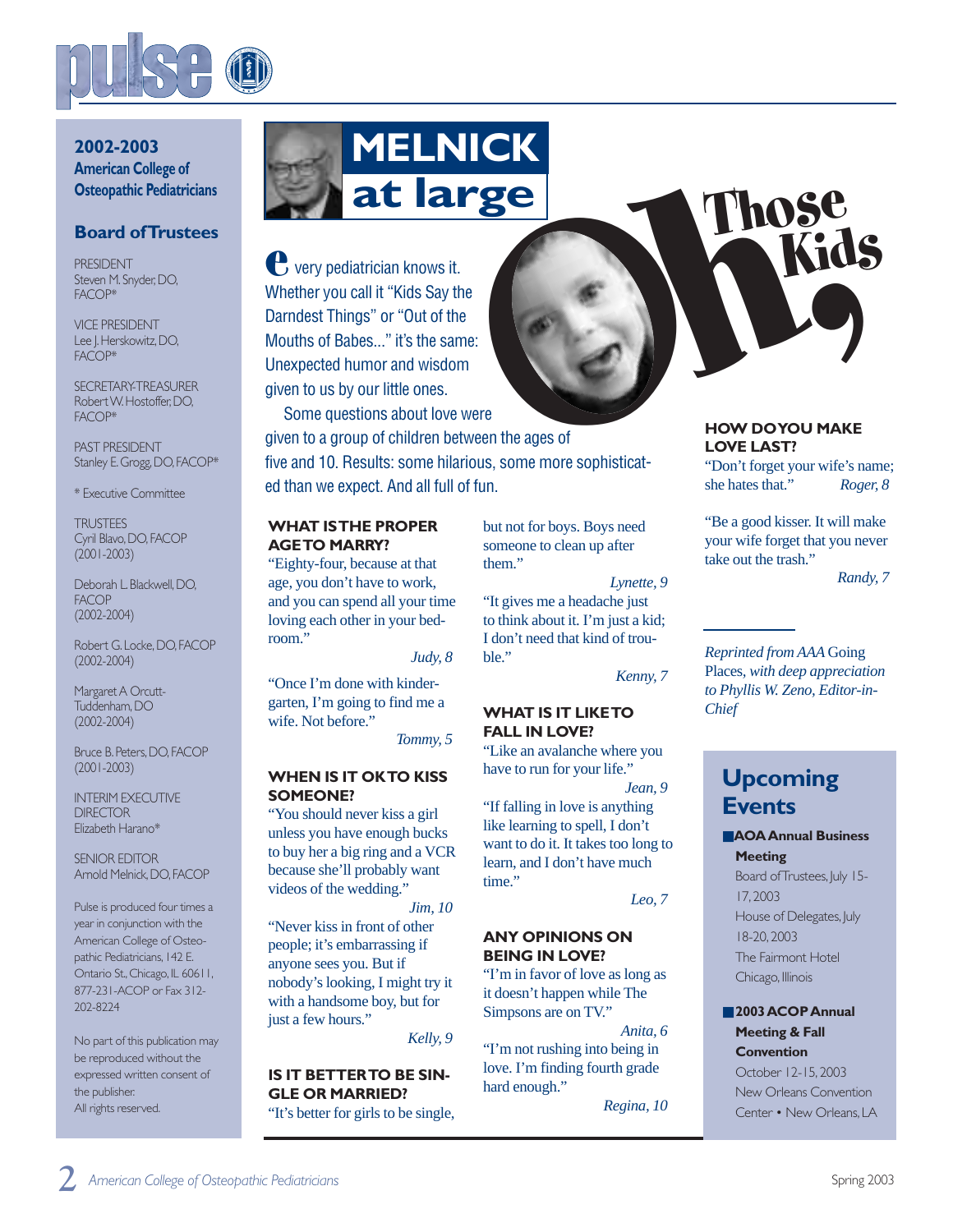# **BOOK REVIEW**

# **Medical Evaluation of Child Sexual Abuse: A Practical Guide**

#### Reviewed By Arnold Melnick,DO

Past president of the American College of Osteopathic Pediatricians Martin A. Finkel, DO, and coauthor Angelo P. Giardino, MD, have collected and edited a compendium so powerful that it ultimately may become the definitive text on child sexual abuse.

Dr. Finkel, director of the Center for Children's Support at the University of Medicine and Dentistry of New Jersey, is one of those rarities: an osteopathic physician whose book is going into a second printing. Quite a recommendation.

Although comprehensive and minutely detailed, the book never becomes pedantic, and although all aspects of evaluating child sexual abuse

are thoroughly covered – medical, legal, forensics, sexually transmitted diseases, nursing, psychological - the book never loses sight of its primary goal: concern for the care and treatment of children. The authors stress that goal by using repeated and varied emphases throughout the book.

Although chapters are written by several authorities, each preserves the continuity and easy reading of the text, and all are outstanding. Scattered throughout the volume are illustrations, figures, and sidebars with detailed explanations, which aptly expand the text. However, the chapter "Medical Evaluation and Physical Examination" is a masterpiece of information, with

specifics that are most educational. The text's approach to taking a medical history and talking with and examining a child could be a freestanding basic text in pediatrics.

In addition to cohesive chapters, Finkel and Giardino include 19 line drawings, 13 pages of colpophotographic case studies in full color, and an appendix of the most important questions parents ask, with appropriate answers that are exactly worded.

As I have known Dr. Finkel since he was a child (which could conceivably influence my view of this book) and out of respect for him as a colleague, I sneaked a look at several other reviews to test my

views. Unsurprisingly, those articles were at least as enthusiastic, laudatory, and commendatory as mine, and all of them strongly recommended use of the book.

This volume should be placed in every medical library and emergency room. It easily serves as a great backup reference for every primary care physician who sees children. It is also great leisure reading for anyone interested in this field. All uses of this book would greatly benefit children, which is the authors'goal.

*Medical Evaluation of Child Sexual Abuse: A Practical Guide Edited by Martin A. Finkel, DO, and Angelo P. Giardino, MD. 298 pps. 2nd ed. Sage Publications Inc, 2455 Teller Rd, Thousand Oaks, CA 91320 2002. \$79.95.*

## **PRESIDENT'S MESSAGE**

#### *continued from Page 1*

will help chart our course as a professional association over the next several years. Various board members will serve as the cornerstones of the plan.

**Leadership** – your board has continued to advance the mission of the ACOP, to be the preferred professional association for osteopathic pediatricians. We have communicated with the AOA, the state associations and especially colleges. The ACOP provides leadership to the profession in pediatric issues. J. Johnson represented the ACOP on the AOA's Bioterrorism Task Force – that's leadership. Peg Orcutt-Tuddenham and Paul Smith will represent us at the End-of-Life training program – that's leadership. Your board has supported OPAC, the osteopathic political action committee, to help elect osteopathic-friendly candidates – that's leadership.

**Commitment** – we're committed to our members. At our

last CME meeting, ACOP members who were not AOA members were being charged a non-member registration fee. No more! The ACOP board unanimously supported our members. The AOA listened. We will move to a new level of commitment as we introduce the Osteopathic Pledge of Commitment recently adopted by the AOA Board. The ACOP is committed to protecting, promoting and supporting osteopathic medicine.

**Trust** – something that must be earned everyday. Darryl Beehler, the AOA President Elect, looks forward to a day when all osteopathic physicians can say they "trust the AOA." I look forward to the day when all osteopathic pediatricians feel the same way about the ACOP. The ACOP Board and our staff continue to work diligently to earn your trust day by day, week by week and year by year.

As spring brings a renewal of life, so does it renew our commitment to our membership.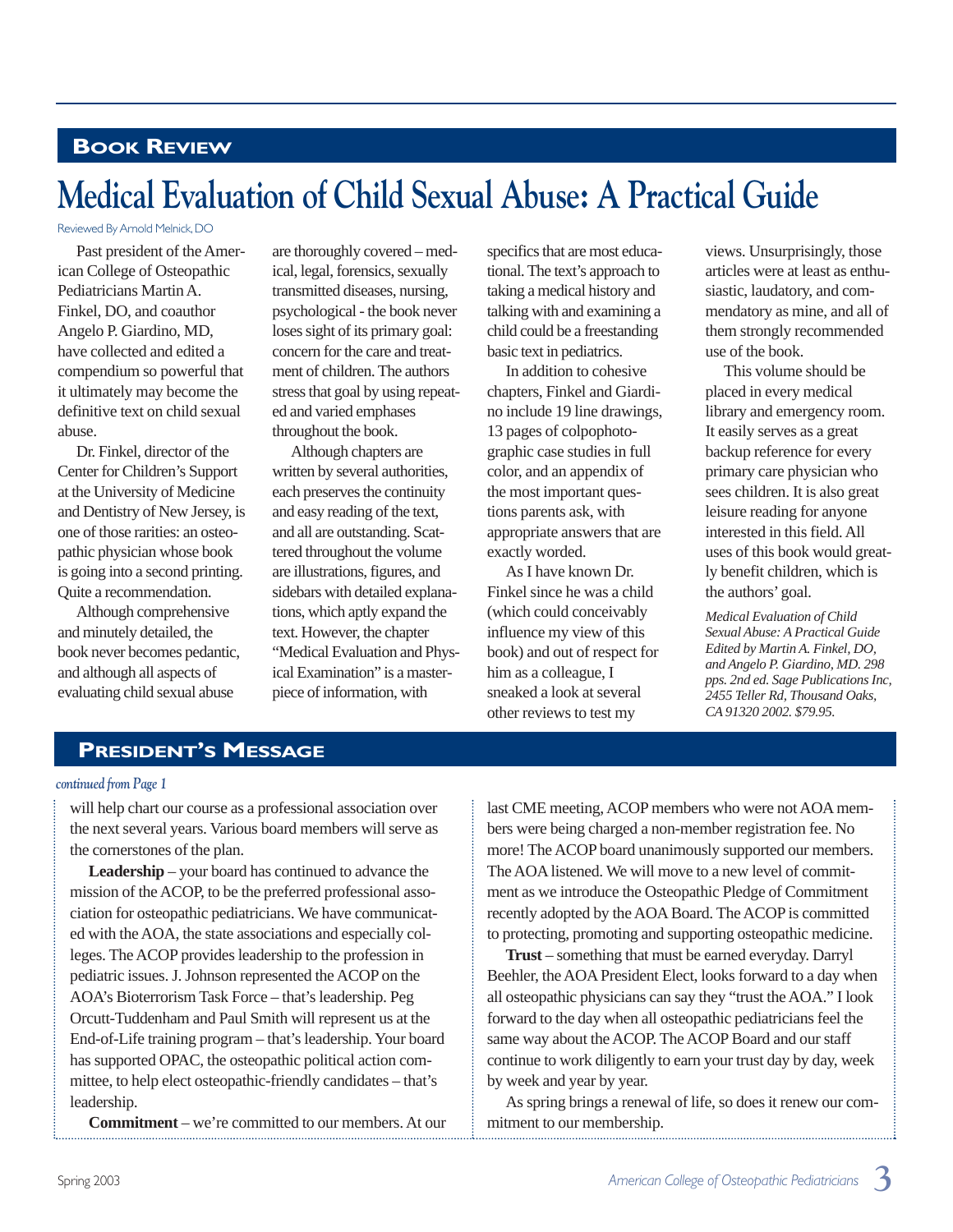

# **VIEWPOINT**

# **Compensated hypothyroidism: to treat or not?**

Facilitator: Malcolm S. Schwartz, DO

A15-year-old female patient with no significant past medical history presents with a 1-year history of dysmennorhea. Menarche started at age 12, with regular periods since. No symptoms of fever, rash, sore throat, abdominal pain (except during her period), difficulty swallowing, galactorrhea, heat or cold intolerance. No change in her skin or hair texture, and no constipation or diarrhea. Family history is negative for thyroid or other endocrine disease. No surgery or hospitalizations. Physical exam is

#### **IN FAVOR OF TREATING…**



**Respondent HENRY ANHALT, DO**

*Director, Division of Pedi-*

*atric Endocrinology and Diabetes, Maimonides Medical Center, Brooklyn*

Overt hypothyroidism must be treated. This would certainly be the case should a patient have symptoms and biochemical tests consistent with hypothyroidism. It becomes tricky, however, in a state of mild or asymptomatic hypothyroidism. Hypothyroidism is defined by an abnormal rise in TSH. If a repeat TSH is even minimally elevated, the patient should receive treatment. Cholesterol clearance and formation of soluble forms of LDL cholesterol can only happen efficiently when thyroid hormone levels are normal as manifested by a normal TSH. Bone

mineral density is dependent on normal thyroid function as is normal body composition and cognition. Since the downside of treatment is so minimal,

there

is no obvious reason to withhold treatment with thyroxine even if the level of inadequacy is minor. I do not believe that the dysmennorhea is connected to the mild compensated hypothyroidism but rather represents a red herring.

### **IN FAVOR OF NOTTREATING…**



*of Pediatric Endocrinology and Diabetes, Monmouth Medical Center, Long Branch, NJ*

notable for no abdominal masses but there is a small palpable goiter.

Laboratory testing reveals normal evaluation of the hypothalamic-pituitary-ovarian axis. Thyroid testing revealed normal T4 but mildly elevated TSH (5.2, normal being .5-4.5). Anti-microsomal and anti-thyroglobulin antibodies are mildly positive. Diagnosis: compensated hypothyroidism. Should the physician treat or not?

> This young woman demonstrates borderline subclinical hypothyroidism. If the gland is only firm and gritty and minimally

enlarged, I would not hesitate to observe the patient and not to treat until serial TSH determinations reveal an increasing

level. I would also follow serial Free T4 levels to see if thyroid function is impaired. Twenty percent of patients with autoimmune goitrous hypothyroidism may revert to the euthyroid state. In addition, L-thyroxine therapy treatment probably does not influence the long-term progression and outcome of Hashimoto's thyroiditis. Finally, if treatment with Lthyroxine leads to hyperthyroidism, bone mineral density may decrease. Treatment of this young woman can wait until there is further evidence of increasing hypothyroidism.

# **2003 SPRING CONFERENCE**

### *continued from Page 1*

meeting was a huge success and we are looking forward to seeing everyone at the 2003 Fall Convention in New Orleans.

*The ACOP gratefully acknowledges Braintree Laboratories, Inc.; Elsevier* *Science, IPS Physician Services, LLC, McNeil Pharmaceuticals, Mead Johnson Nutritionals, Nestle Pediatric Nutrition, PBM Products, Inc. for participating in the ACOP Exhibitor Day.*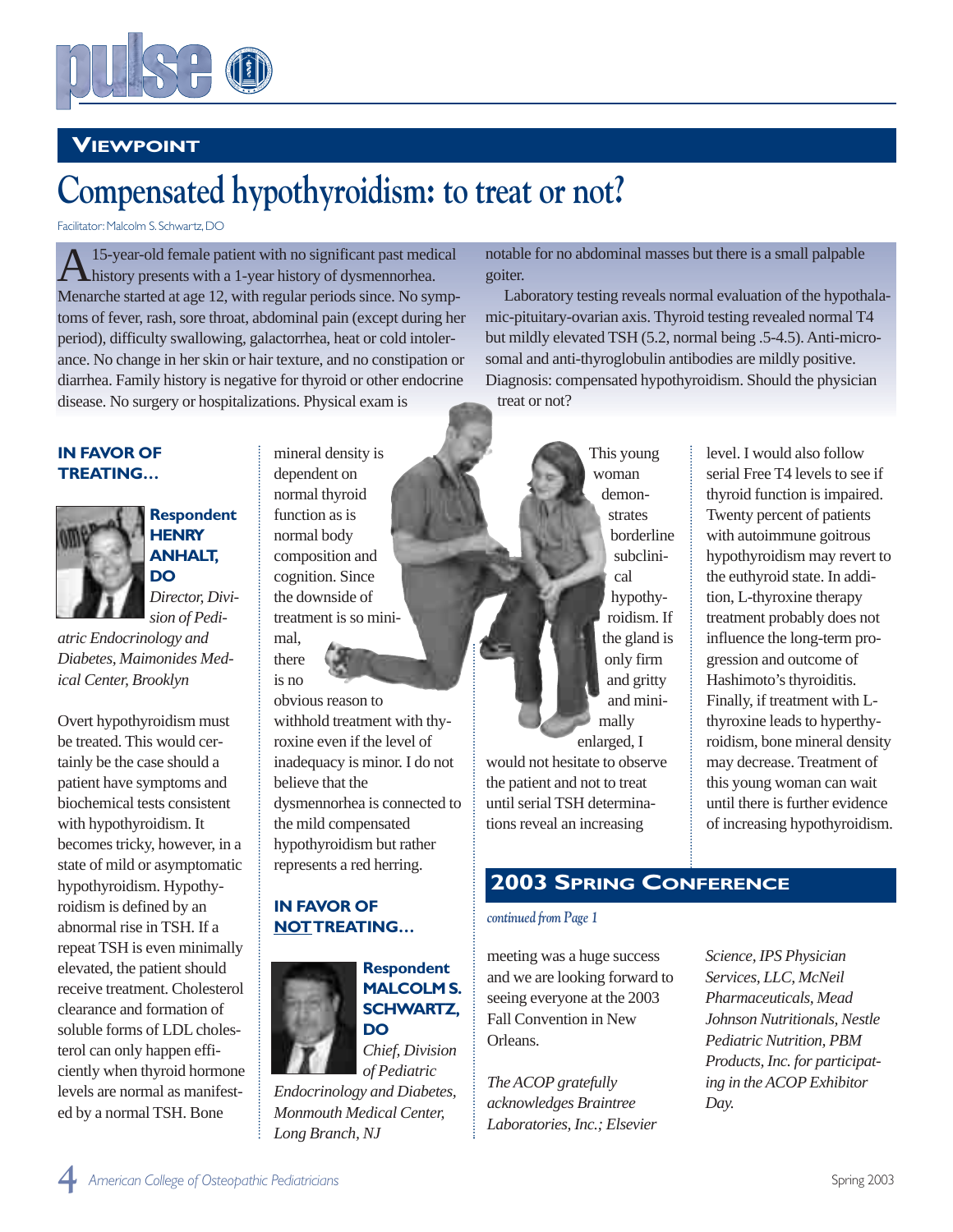

# How To Practice Emergency Medicine And Have A Life, Too.

You already have what it takes to meet the emergency medicine challenge — clinical skill, imagination, passion for providing quality patient care. What you need now is the opportunity to experience the rewards you deserve. Premier Health Care Services has what you're looking for.

*"Premier's foresight in financial planning, demonstrated commitment to risk management, and delivery of high-quality medical care, has allowed us to weather the malpractice crisis to meet the needs of our physicians and clients."*

> *— William Cole, MD, FACEP CEO, Premier Health Care Services*

Join a stable, stimulating, collegial environment that offers:

- Flexible workloads
- Competitive compensation
- Equity partnership model
- Adaptable career paths
- Progressive retirement plan
- Malpractice security
- Commitment to risk management
- Technologically advanced
- Professional management tracks

Call our Physician Services Department at **800-726-3627, ext. 3660** and put your career on the right track.



**Owned and managed by physician partners since 1987.** Dayton, Ohio • **800-726-3627** • *www.premierhcs.net*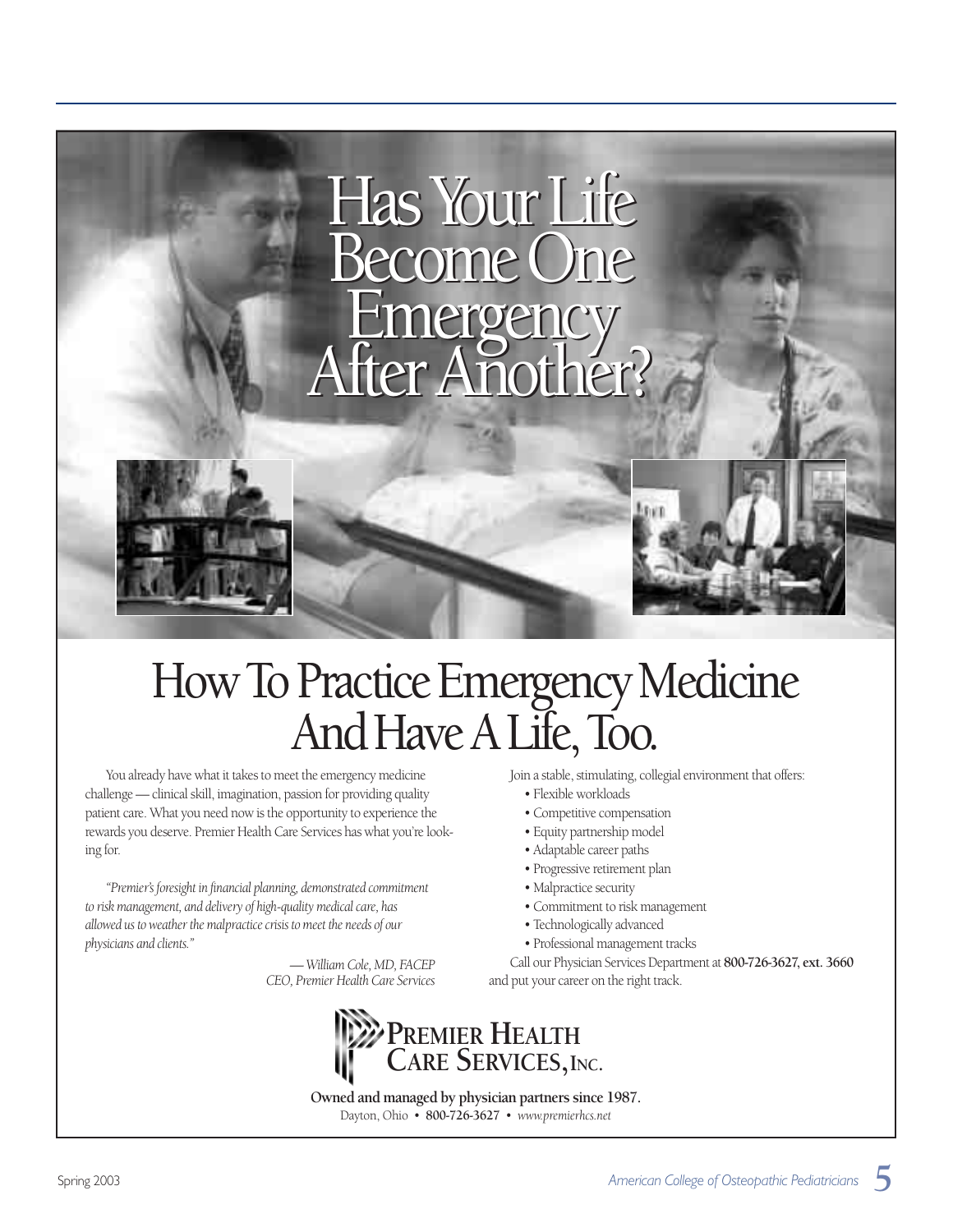

## **CONSULTATION**



## examination. The **Keeping an eye on vision screening**

**Rachel Anastasia Coulter, OD,FAAO**

Diplomate, Pediatric Optometry and Binocular Vision Chair,Department of Optometric Sciences Nova Southeastern University College of **Optometry** 

 $\sum$  ision disorders are the fourth most common disability among children in the United States. Yet, although most children aged birth to 17 years in the U.S. have access to health care, relatively few young children receive vision screening and eye examinations. Only about 31 percent of children between the ages of 6 and 16 are likely to have had an eye examination in the last year. For preschool children, only 21 percent have been screened for vision problems and only about 14 percent are likely to have had an eye

consequences of undetected vision problems are significant. Children with vision impairment are more likely to have learning difficulties, trouble participating in sports, and difficulties with psychosocial development. Long-term consequences include limitation in career

choice and increased morbidity and mortality due to accidents. Pediatricians continue to

play a central role in the detection of vision problems. According to the most recent survey of pediatrician routine practice, the majority screen children 4 years and older. However, only one out of three tested visual acuity in children 3 years or younger and sensory binocular vision testing such as stereopsis was done only about half the time. As many as one out of two amblyopes may be missed in children who have had good access to health care. Comprehensive studies of the vision screening process have revealed multiple reasons for non-detection:

- 1) not screening for children 3 and younger due to age
- 2) not screening due to language in Hispanic children
- 3) no binocular screening for latent strabismus
- 4) failing to notify the parents of a failing result on the screening.

Children at additional risk for vision problems include those with exposure during gestation to drugs or alcohol, those with low birth weight, those with a family history of vision and eye problems, those with systemic syndromes and chromosomal abnormalities.

Research to improve detection and management of vision problems in children is a national priority. Currently, large, national multi-center trials to establish treatment regimens for amblyopia (Amblyopia Treatment Studies) and to compare vision screening techniques for preschool children (Vision in Preschoolers Study) are under way. Smaller, more focused studies evaluate photoscreening and screening differences inherent to ethnicity or socioeconomic group.

The pediatrician in cooperation with eye care practitioners can support screening efforts by reviewing practice approaches, training or retraining personnel and attending continuing education courses on the subject.

# **Acute gastroenteritis PEDIATRIC POINTERS**

#### Stanley E.Grogg,DO,FACOP

The organisms that cause acute gastroenteritis in the U.S. include viruses, bacteria and protozoa. Rotavirus is the most common viral agent. Shigella, Salmonella, Camphylobacter and Yersinia are the most common bacteria, and Giardia the most common protozoon.

An appropriate clinical history is the most important diagnostic clue; you can then decide whether further testing is indicated.

Rotavirus is most common in the winter and is associated with fever, vomiting, diarrhea, and usually a runny nose. The most likely patient is a child under three years of age in a day-care setting. Shigella presents with a very foul-smelling diarrhea and

high fever, but no vomiting; it is most common in the summer. Salmonella presents with fever, vomiting and constipation followed in a day or two by diarrhea. A patient with Camphylobacter usually develops very mucousy, bloody diarrhea and fever. Yersinia frequently presents as acute appendicitis with vomiting, diarrhea, fever and right lower quadrant pain. Giardia-infected

patients are afebrile with a lot of flatulence, abdominal distention and foul-smelling, greenish-colored diarrhea.

ACBC may give another clue. Rotavirus will show a lymphocytosis, Shigella a leukocytosis with bandemia, and Salmonella with a normal CBC and a bandemia. Stool examination for ova and parasites will frequently not indicate Giardia; an antigen test is necessary.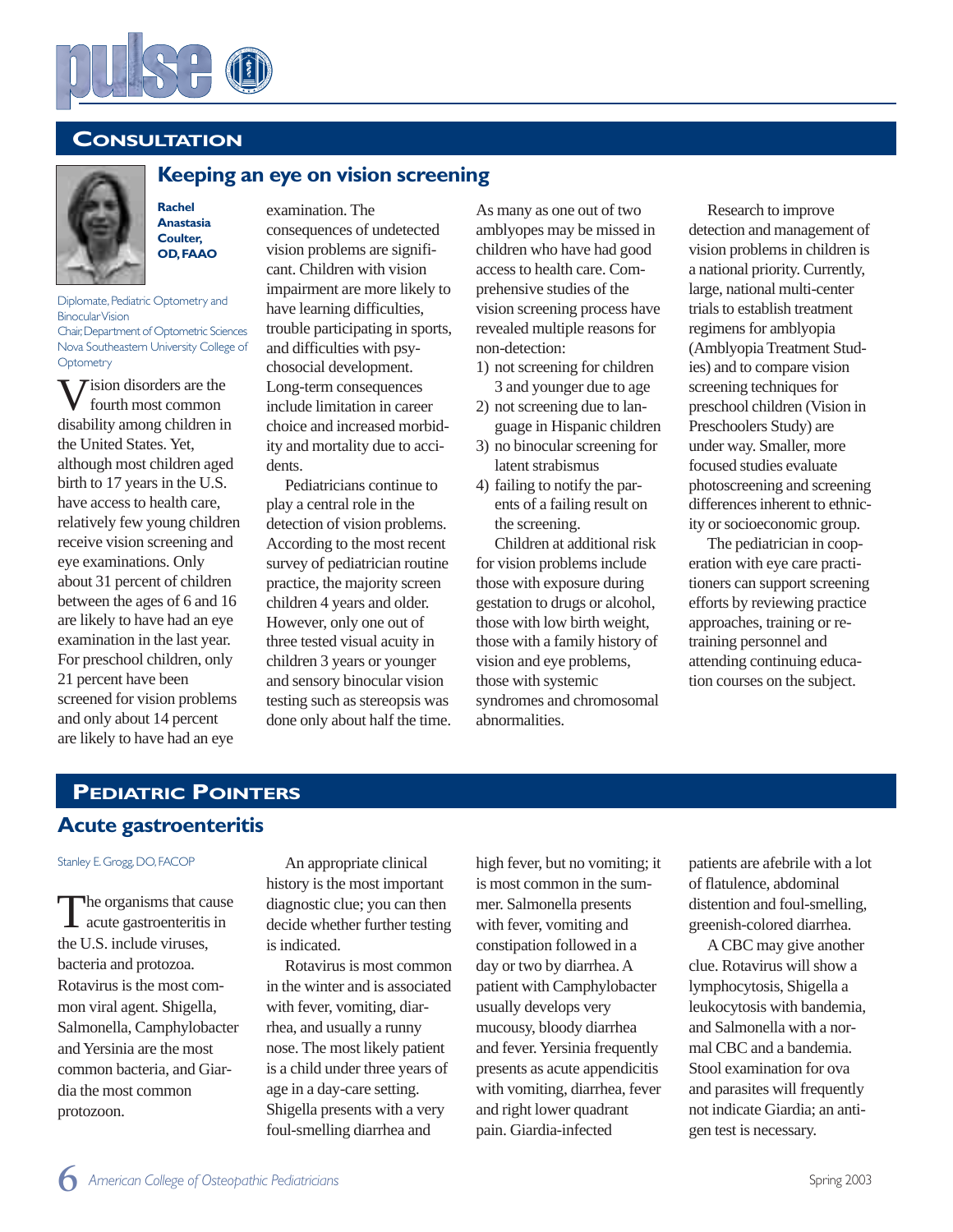# **BUSINESSASPECTS OF PEDIATRIC MEDICINE**

## To manage a successful practice: Remember the **ACOP**

Ronald V. Marino, D.O., M.P.H. Associate Chairman Department of Pediatrics Winthrop-University Hospital Director of Pediatric Residency Program Good Samaritan Medical Center

The first step in successfully managing the business end of a pediatric practice is building the practice. Without a patient base, billing and collections are unnecessary. Retaining patients in your practice and attracting new ones is the key to success. Remember, patients have many health-care options. Practitioners that personify the ACOP will succeed.

vailability – With most families working between 9 and 5, office hours must include evenings, early mornings and weekends. Patients must be secure in knowing that they have easy access to their medical home. Be certain that all after-hours inquiries are handled with courtesy and respect.

**Nommunication** – It takes time to explain to an anxious parent why you reached the conclusion you did. Time invested in hearing what the parent's real concerns are and clearly explaining yourself will pay dividends in patient satisfaction and adherence.

**O**rganization – Patients predictable, smooth- running operation. The physical environment should be clean and neat. The staff should be well trained to manage all routine requests (referrals, insurance questions, location of consultants, etc.). A well-organized practice runs more efficiently and inspires confidence.

P**ersonal Attention –** No one wants to be considered simply a patient any more than a physician wants to be considered just a provider. So get to know your patients well. Jot notes that will remind you of personal aspects of this particular patient, such as names of pets, hobbies, career aspirations, employment, vacations taken, etc. Bring up something that will humanize and individualize your encounter. Judiciously share something about yourself - like hobbies, interests, experiences, etc.

By personifying the ACOP in your professional activities, you will have a healthy practice to manage.

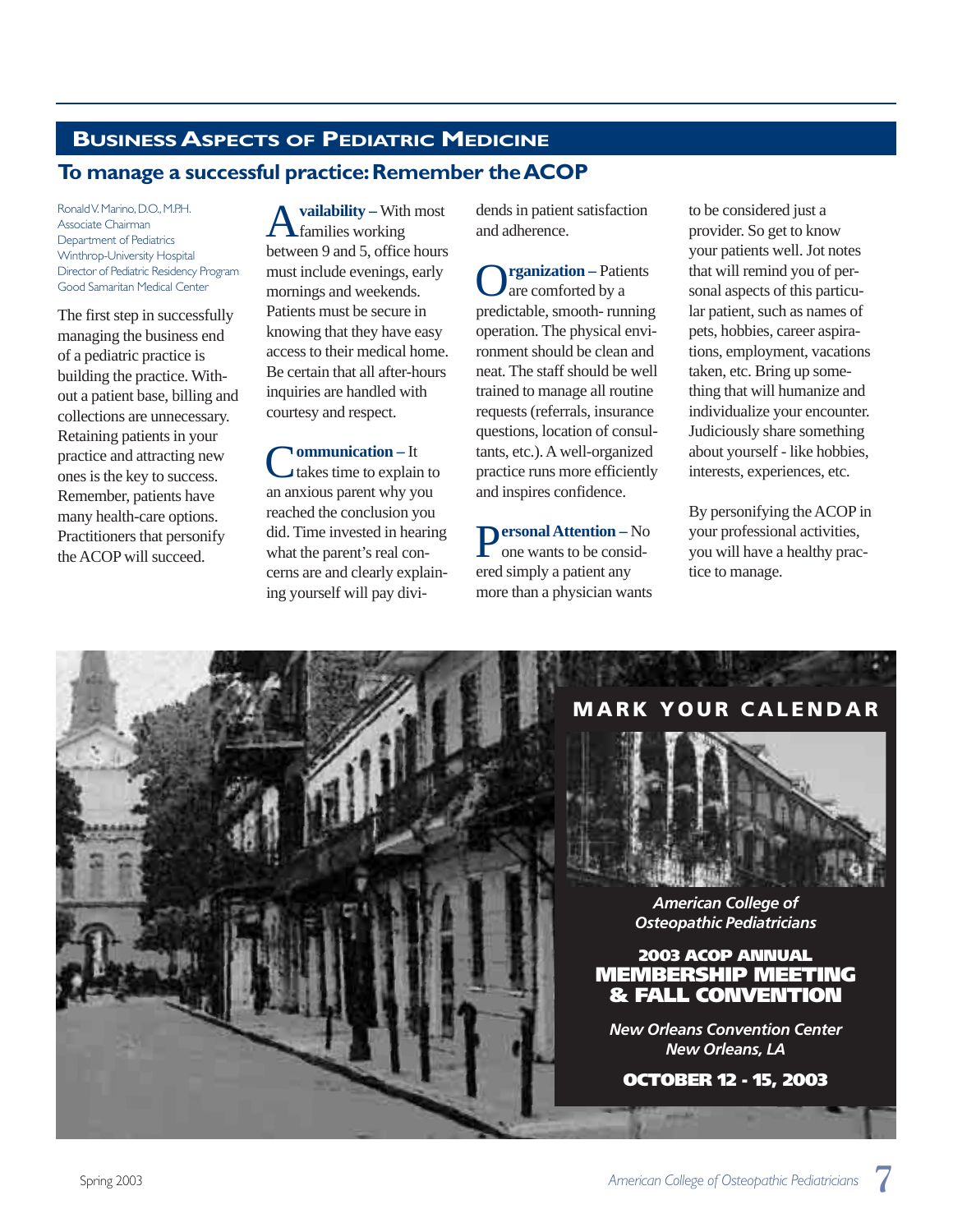**TEACHING TIPS**

## **Distance Learning in Modern Pediatric Education**

#### By Edward E. Packer, DO, FACOP

ecentralized training of our students during their third and fourth clinical years presents many challenges to those of us charged with the task of educating students. Consistent curriculum, particularly didactic material, uniformly presented among all of the various locations is an almost impossible task.

As a partial remedy to this dilemma, our department of pediatrics is using our distance learning equipment that we have installed at our core pediatric rotation sites. The equipment consists of

video cameras and monitors in a designated lecture hall at each location. The instructor, who is located at one of the sites, is able to speak to all of the locations and see and hear all of the locations simultaneously. Using a portable computer, the instructor can transmit computer-generated slides to all of the participating sites to be viewed on their monitors.

Our department's goal is to have a core lecture program broadcast to all of our students during their pediatric rotation to ensure a consistent curriculum. While the goal may be very worthwhile, many challenges are present-

ed. First, the mere task of having students leave their rotation and come to the presentation, at every site, can be overwhelming. Often someone else will have scheduled the room, or the technician will have neglected to have the equipment ready. Preceptors at the clinical sites frequently do not want students to leave when an interesting patient is being presented.

Another challenge is promoting participation from the students. The strength of a distance learning system is the ability to have two-way conversations with all of the students. In a large room with

a television monitor, it is difficult to get students to feel that you want them to speak and answer questions. The instructor usually will have to recruit participation directly from the students to begin any constructive dialogue.

With the modern changes taking place in medical education, newer technologies will become a frequent source of enriching our students'learning experience. Overcoming the challenges posed by the new distance learning technology will ultimately prove to be worth the effort through the rewards it will offer to our students and their educators.

# **The American Osteopathic Board of Pediatrics**

The American Osteopath-<br>ic Board of Pediatrics (AOBP), in conjunction with the ACOP and AOA is embarking on an enhancement mission in 2003. From appointing an executive director to revamping the AOBP website, we are hoping to streamline your experience and interaction with the board.

Armando F. Ramirez has been appointed executive director of the AOBP. Mr. Ramirez has been instrumental in all aspects of board operation for more than five years. Not only will he continue in his current role and provide operational continuity but also assist in the creation of a long-term business

plan and continued implementation of AOBP policies.

Our exams scheduled on Oct. 11-12 in New Orleans include General Pediatrics, General Pediatrics Re-Certification and Neonatology Re-Certification. With the institution of time-limited (7 years) certificates in 1995, our first re-certification exam was held last October in Las Vegas. Some of our lifetime diplomates did take advantage of this offering. Other than being both professionally and personally enriching, participating in this boardsanctioned exam may also benefit those whose state licensure or managed care providers require proof of recertification, regardless of

having a lifetime certificate. The exam application process has been made one step easier also. Our on-line version allows you to enter your information from your PC, print, gather all required support material and mail. This eliminates the print and type step from the process. Another feature: information asked for multiple times is completed for you after it is entered once. This is only one of the enhancements we hope to bring you this year.

The board has also reaffirmed its policy regarding who is deemed eligible to sit for the certification exam. A candidate is eligible to sit for the exam if he or she is training-complete. Training-complete means the ACOP and the AOA have approved a candidate's training. This must be done prior to the candidate sitting for the board exam. Please note the board cannot make exceptions to this requirement.

Look for the launch of a revamped AOBP website, www.aobp.org, soon. Presently, the site is up and running with lots of valuable information. We hope to change the look and update the site with more detailed information and links to other useful sites.

We hope to see you all in New Orleans at the AOA and ACOP conventions this October!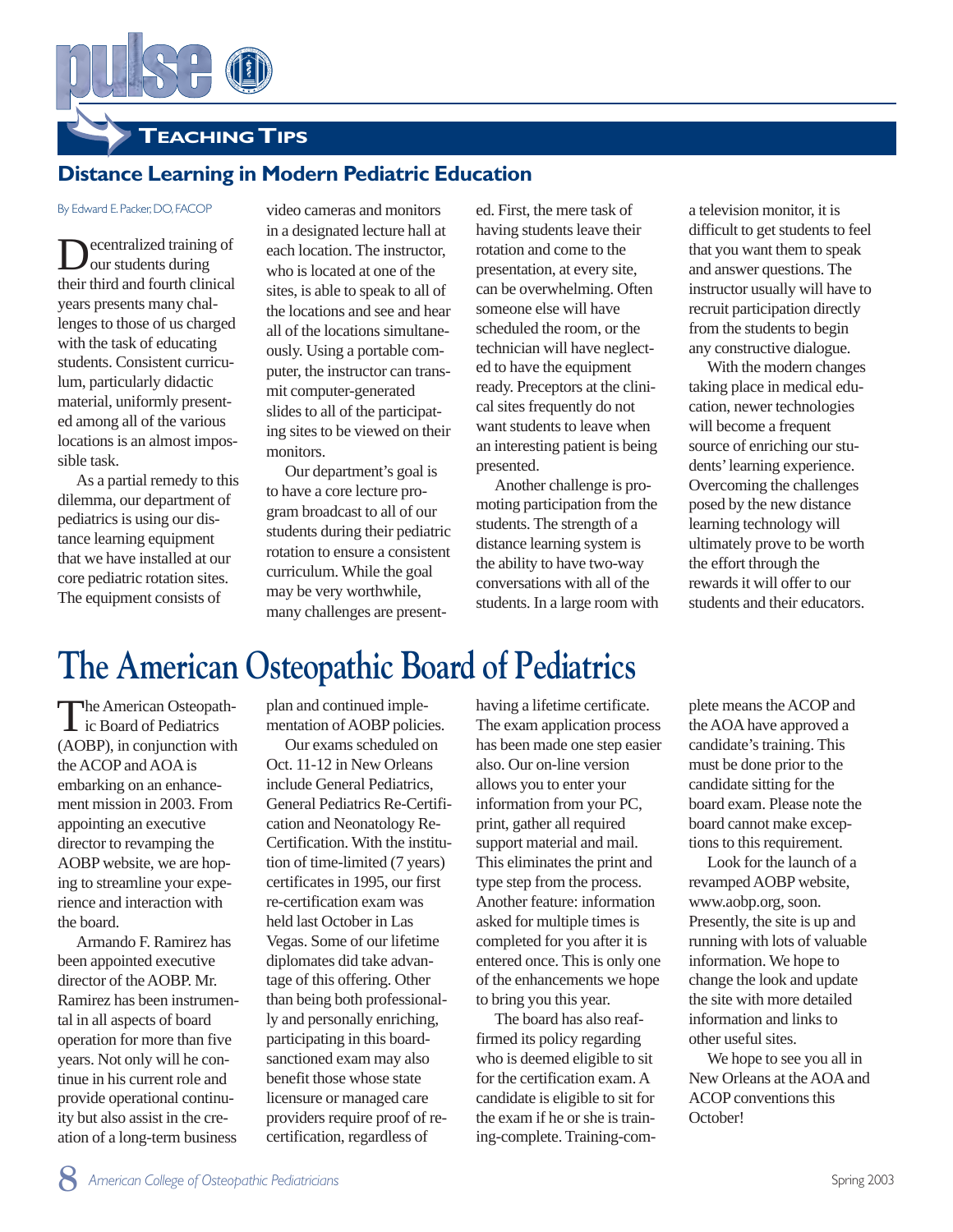# *They say...*

"Soda is no longer on the menu in Los Angeles public schools. Responding to increasing obesity among youth, the School Board of the Los Angeles Unified School District voted in August to ban sales of soda and other nutrition-poor beverages...before, during and until one half-hour after the school day at all accessible campus sites." *The Nation's Health (APHA)*

**[Comment:** "Go ahead, make my day." How exciting and affirming that a school district would ban soda pop sales during school hours, acting in the best interest of its student population (despite what has to be a significant financial hit) and sending a very powerful message. This should increase for us health promoters our ammunition to encourage similar changes in our own school districts and support our efforts in nutritional anticipatory guidance with our patients. So a toast to the LA School Board, glass of skimmed milk in hand: "To your health." *— Ruth Worthington,DO*]

"Babies are born with a protective instinct to be afraid of new foods" *Start Healthy*

\_\_\_\_\_\_\_\_\_\_\_\_\_\_\_\_\_\_\_\_\_\_\_\_\_\_\_\_\_\_\_\_\_\_\_\_\_\_\_\_\_\_\_\_\_\_\_\_\_\_\_\_\_

*Gerber advertisement,approved by American Dietetic Association*

[**Comment:** All species have innate instincts for self-preservation, including selecting foods that are not only nonpoisonous but are nutritionally appropriate for survival.Babies are more instinctive than older children, and therefore need intuitive reassurance to overcome these instincts when presented with unfamiliar foods. Successful feedings are more likely with a parent who is relaxed and non-pressured, and willing to be patient with a more tentative child. Babies easily pick up on verbal and nonverbal cues, and any display of anxiety on a parent's part might be interpreted as a warning about the safety or palatability of a food,and thus lead to its rejection by the infant. *— Janet M.Goldberg,DO*]

"The impact of these guidelines (National Heart, Lung and Blood Institute revised guidelines for asthma care) on asthma care in the United States is unclear, since hospitalization rates and mortality continue to rise."

 $\_$  , and the set of the set of the set of the set of the set of the set of the set of the set of the set of the set of the set of the set of the set of the set of the set of the set of the set of the set of the set of th

*Philip V.Scribano,DO Connecticut Children's Medical Center reported in AHRQ Research Activities*

**[Comment:** It is true that the guidelines have not made a large impact on hospitalization and death rates.This is due to a fatal flaw found in the guidelines.They do not adequately reflect the day-to-day management of asthmatic patients.The guidelines describe fixed situations in the patient's asthma course.The guidelines do not adequately describe visually the ebb and flow of the asthmatic's severity course. In particular, the guidelines fail to show the physician visually how to sail through the swells of asthma management.

— *Robert W.Hostoffer,DO*]

## **SITES FOR SORE EYES**

By Gregory L. Garvin, DO, FACOP

Last month I introduced for pertinent journal articles through Medline, and this month I thought I would evaluate a website that allows you to obtain continuing medical education (CME). I recently got a

postcard from Medscape about their CME center and Medscape

DrugInfo, so I decided to log onto the Medscape site: http:// Pediatrics.Medscape.com.

Conne(

This popular website is part of WebMD, which is a very well known site not only to health-care practitioners but also many of your patients' parents. The homepage for the pediatric site is: www.medscape.com/home page and so far I would recommend this as a good site. The links to other specialty and primary care sites are easy to access and it has several nice features you might find helpful in your daily happenings.

The CME center is a link found at the top of the page. This webpage has features of "hot topics" relating to pediatric issues. Registration for a weekly email from the site in the site continued on Back Page

with a link to the site can be set up in the registration process to "remind" the subscriber what is happening in the various journal articles that are out there. It is nice from the standpoint that the title will be shown with a synopsis; by clicking on the title of the article you can read the article and then

> take a posttest. Best of all this CME is "free." although it

won't for sure be 1-AAOA credit. I suspect it will be for some lower category. Currently, Medscape offers 3 types of credit: AMA/PRA Category 1 credit hours for MD/DOs; ACPE contact hours for pharmacists; and ANCC contact hours for registered nurses. CME certificates are issued to physicians, and I suspect this is how you will need to get the CME credit for this website at this time and then mail it in with the appropriate form for the AOA. This would be a good site for the AOA or ACOP to work on to simplify the process because another feature of the CME Center is to have a CME tracker, which will keep track of all of the CME you do on the Medscape site. After successful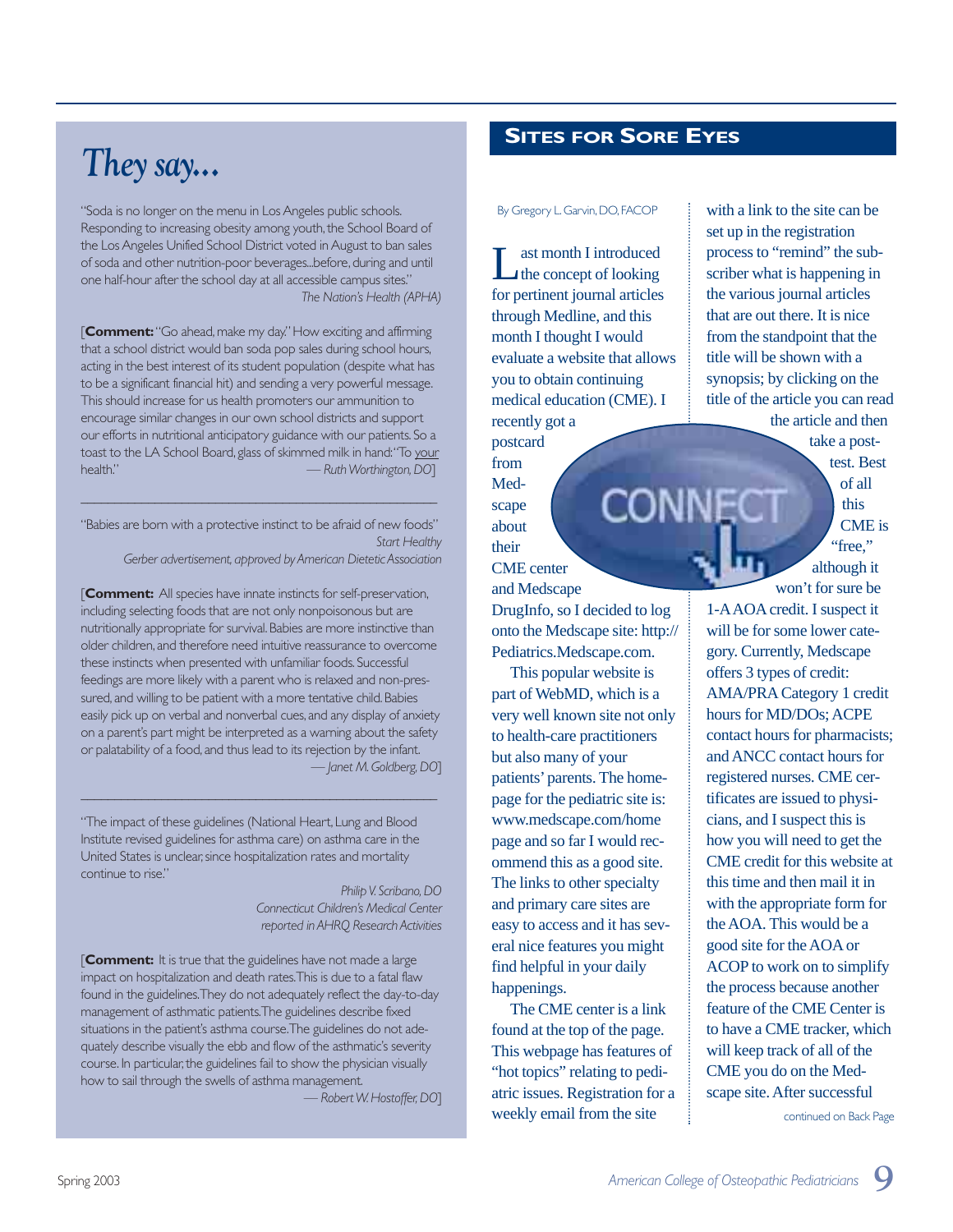



By Erika Stewart

### **U.S. CONGRESS – HEALTH POLICY OUTLOOK**

*Senate.* Majority Leader Bill Frist (R-Tenn.) outlined an aggressive legislative agenda that he hopes to complete by the Fourth of July recess. Debate on Medicare reform and the prescription drug benefit likely will predominate. The operative deadline for getting any serious business completed during the session is Labor Day 2003 – after that, campaigning for the 2004 presidential election will be under way.

*House.* In contrast to the Senate, the House has aligned itself closely with President Bush's agenda. The House voted and approved legislation on patient safety (H.R. 663), medical liability (H.R. 5), and smallpox compensation, which the President signed (PL 108-20) on April 30. Votes on Medicare reform/prescription drug benefit, Medicare regulatory and contracting reform (H.R. 810), uninsured, and association health plans are expected by the end of summer.

## **PROFESSIONAL LIABILITY INSURANCE (PLI)**

On March13, the House passed legislation (H.R. 5), sponsored by Rep. Jim Greenwood (R-Pa.), by a 229-196 vote. The bill would cap non-economic damages at \$250,000 and punitive damages at the greater of twice the amount of economic damages awarded to the plaintiff or \$250,000. Economic damages are unlimited. In the Senate, no GOP leadership bill has been introduced. Senator Dianne Feinstein (D-Calif.) worked with Senators Bill Frist and Mitch McConnell (R-Ky.) on a proposal to cap non-economic damages (\$500,000) and provide exceptions for raising the cap to \$2 million or 50,000 times the patient's life expectancy. However, several groups criticized the plan, causing Sen. Feinstein to cease discussions, thereby jeopardizing bipartisan support for the measure. The Bush Administration strongly endorses the House bill (H.R.5) and is likely to pressure the Senate to act on the issue in hopes of getting a House-Senate conference. Anticipating a Democrat filibuster, Republicans face

an uphill climb to get the 60 votes needed to pass the bill.

## **MEDICAID & STATE CHIL-DREN'S INSURANCE PRO-GRAM (SCHIP)**

*Administration proposals.* The President's FY 2004 Medicaid and SCHIP budget reform proposals change the structure of Medicaid and SCHIP funding; states receive a single lump-sum payment instead of annual matching funds. In the President's plan, states are required to maintain comprehensive Medicaid coverage for the two-thirds of beneficiaries whose income meets federal criteria for coverage. For beneficiaries covered at the states'discretion, states would have the ability to change eligibility rules and revise benefits. The reform plan also includes legislation to extend the availability of expiring SCHIP allotments to Oct. 1, 2004. A task force of the National Governors Association met on April 10 to help the Administration fill in the details of the reform plan. However, many members of Congress and stakeholders are skeptical of the reform proposal, concerned that it will harm children.

*Medicaid funding.* Meanwhile, members of Congress are trying for a second year to move Medicaid legislation that would temporarily increase the federal medical assistance percentage

(FMAP). Bills in the House and Senate (H.R. 816 and S. 138) are similar to bills that failed during the 107th Congress. Prospects for the House bill are slim as it languishes in the Energy and Commerce Committee. The Senate bill is still in the Finance Committee. The Administration supports more Medicaid funding only within the context of its reform plans.

*SCHIP funding.* The Centers for Medicare & Medicaid Services (CMS) plan to redistribute \$1 billion of \$2.2 billion in unspent SCHIP FY 2000 funding. The distribution plan is limited to onehalf of the funds to those states that fully spent their allotment by Sept. 30, 2002. Until Congress passes legislation addressing the issue of expired SCHIP funds, CMS' interim strategy is to distribute the FY 2000 funds to fourteen states (Alaska, Kansas, Kentucky, Maine, Maryland, Massachusetts, Minnesota, Mississippi, New Jersey, New York, Rhode Island, South Carolina, West Virginia, Wisconsin). SCHIP law allows states three years to use a fiscal year's allotment. Any unspent funds are reallocated to states that spent their allotment, then eventually returned to the U.S. Treasury.

Reps. Billy Tauzin (R-La.) and John Dingell (D-Mich.) introduced H.R. 531 continued on Page 11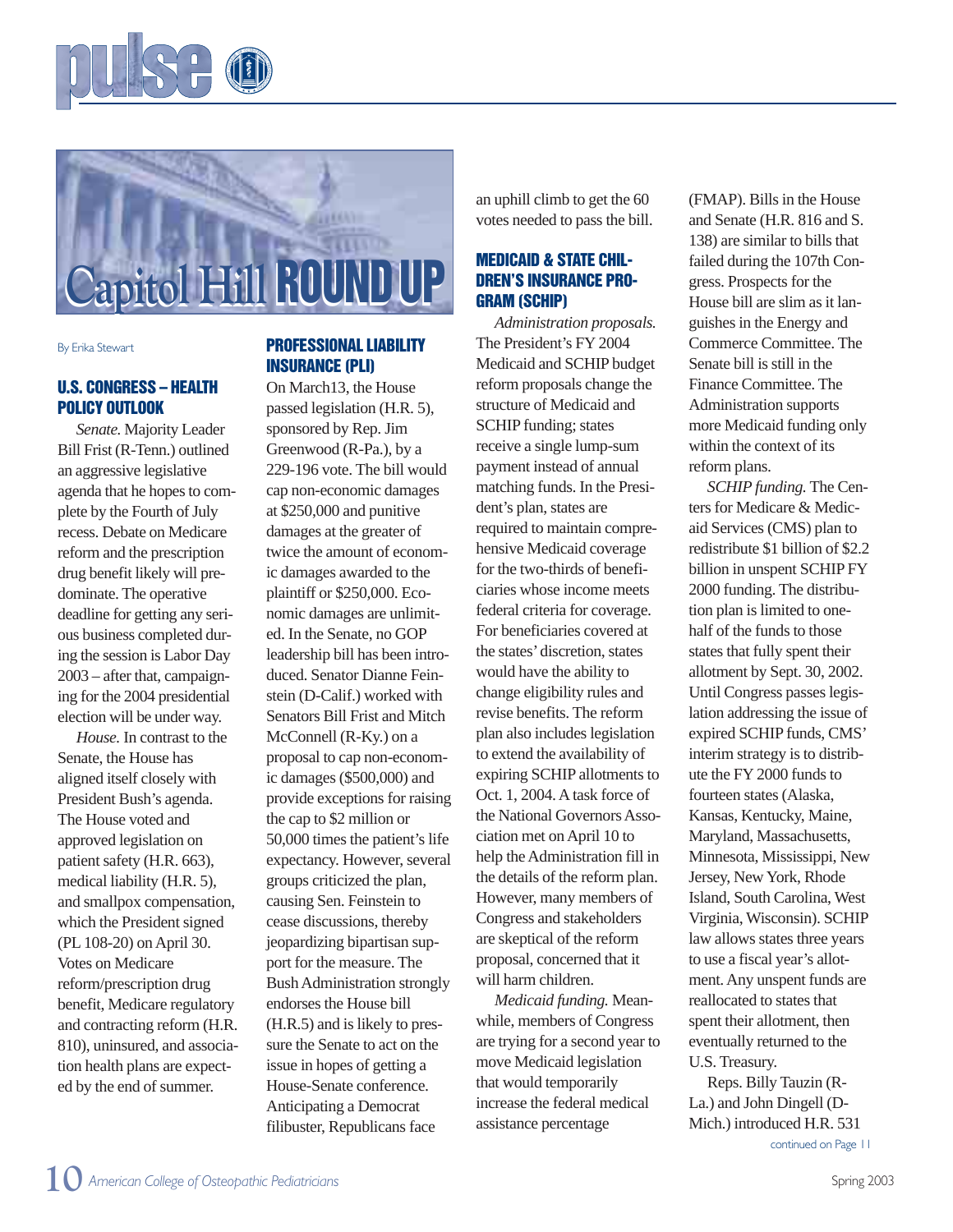# **Two New Residency Programs Begin**

Two new osteopathic pediatric residency programs have been established and will be starting this year. Edward E. Packer, DO, FACOP, is creating one in South Florida and Robert W. Hostoffer, DO, FACOP, is heading one in Ohio. With the reduction of such programs in recent years, these two start-ups may signal a renewed growth.

The Nova Southeastern University College of Osteopathic Medicine residency will be housed at Palms West Hospital in Palm Beach, the adjacent county to the university. It will be a fast-track pediatric residency of three

years, with three slots for each year—a total of nine residents at capacity.

Palms West Hospital recently constructed, atop their pediatric emergency room, a new 32-bed inpatient unit, including 8 intensive care beds. The ER recorded over 15,000 pediatric visits last year. The hospital has a full complement of pediatric medical and surgical specialties on campus.

The hospital has an active nursery, with 100 deliveries a month. Residents will also serve four months (over the three years) in the intensive care nursery at a sister hospital, Plantation General, to round out their experience.

In addition, Dr. Packer, the director of the program and Chairman of the Department of Pediatrics at NSU College of Osteopathic Medicine, will be assisted by pediatrician Susan Shamaskin, DO, in providing experience in ambulatory care pediatrics: Residents will have their own mini-practices on the campus site to focus on primary care pediatrics. They will also spend five months working with chronically ill children at the Palm Beach County Health Department, and serve a rotation working with rural migrant children in a nearby

Belle Glade clinic.

The Cleveland, Ohio residency program will be housed at Richmond General Hospital of University Hospital. Pediatric rotations will be done at Rainbow Babies and Children's Hospital of University Hospital.

The program will have a 3-year fast-track course. Residents will be able to take both allopathic and osteopathic boards with opportunity to participate in advanced fellowship training.

Rainbow Babies and Children's Hospital is rated as one of the top children's hospitals in the U.S.

## **CAPITOL HILL ROUNDUP**

#### *continued from Page 10*

to extend availability of the allotments from fiscal years 1998 through 2001.\* Senators Jay Rockefeller (D-W.V.) and Olympia Snowe (R-Maine) introduced the companion bill (S. 312) in the Senate. Both bills differ from the Administration's budget proposal to extend the funds for one year only. *\*ACOP sent letters to Reps. Tauzin and Dingell and Senators Rockefeller and Snowe in support of their respective bills.*

#### **PEDIATRIC DRUG TESTING**

The "Pediatric Research Equity Act of 2003" (S. 650)\* would require pharmaceutical companies to test new and already marketed drugs in children. The measure passed the Senate Health, Education, Labor and Pensions Committee. Supporters hope it will pass the full Senate by the end of the session. The Administration supports the bill's effort to codify the pediatric rule. It is unclear if the House will take up the bill this session. *\*ACOP sent letters to Senators Mike DeWine (R-Ohio) and Christopher Dodd (D-Conn.) in support of their bill.*

### **FYI…**

For more information about specific legislation, federal

policy or your legislators, visit any of the following websites:

- *Thomas* http://thomas. loc.gov: This Library of Congress site allows you to search for bills by bill number, subject, legislator, even by date. You can learn more about the legislative process or the voting record of your members of Congress.
- *The U.S. House of Representatives* www.house.gov: Look up your representative, vote information, or committee activity. The key health committees are: Ways and Means and Energy and Commerce.

• *United States Senate* www.senate.gov: Research your senators or look up the key health committees: Finance; Health, Education, Labor and Pensions

• *Dept. of Health and Human Services* www.hhs.gov

• *Centers for Medicare and Medicaid Services* www.cms.hhs.gov

• *Federal Register* www.gpo.gov: This is the official daily publication for Rules, Proposed Rules, and Notices of Federal agencies and organizations, as well as Executive Orders and other Presidential Documents.